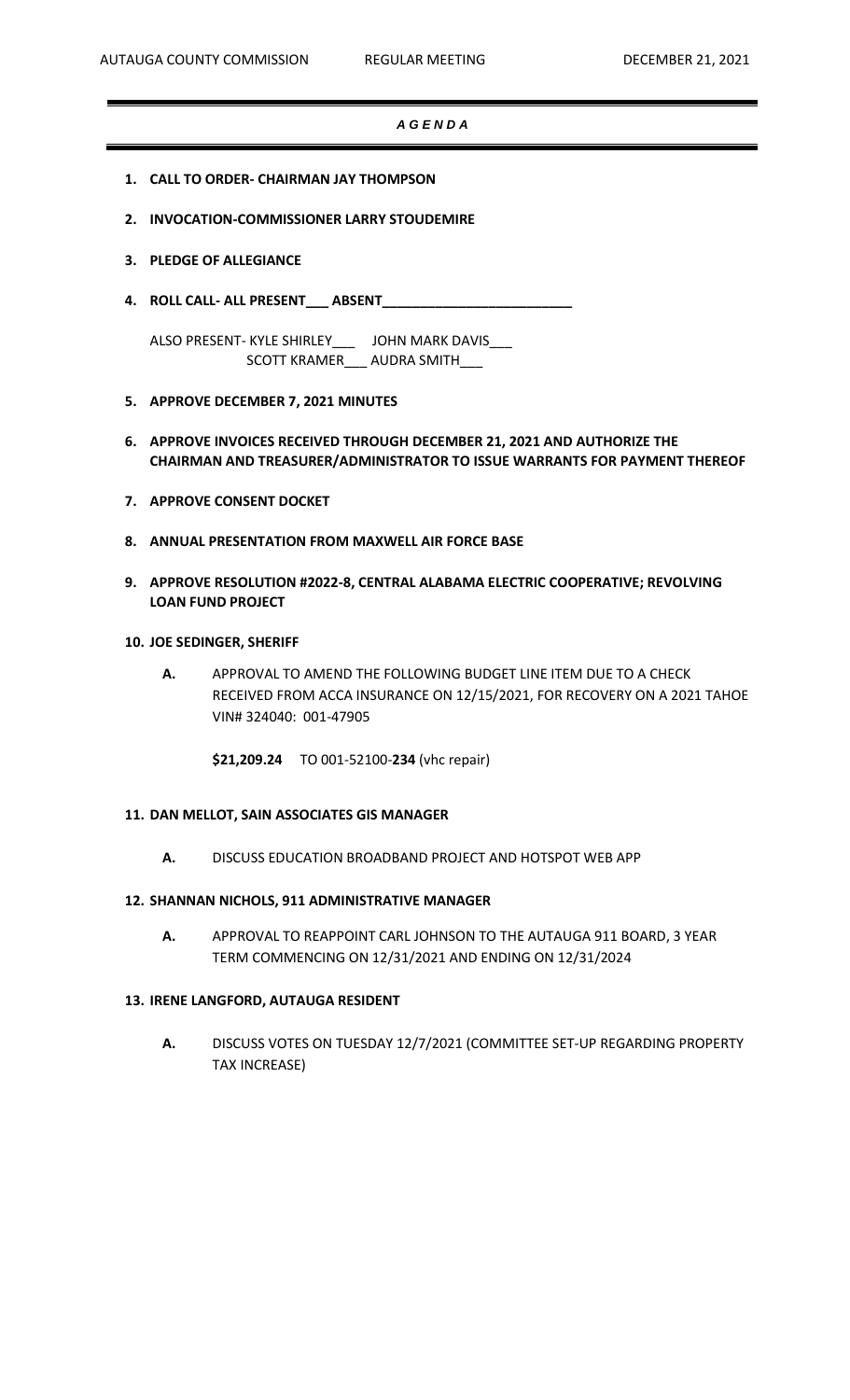# **14. APPROVE THE FOLLOWING DESIGNATED BANKS FOR CALENDAR YEAR 2022:**

# *AMERIFIRST*

| RRR Gasoline Checking              | <b>Technology Fund</b>                     |                                |  |
|------------------------------------|--------------------------------------------|--------------------------------|--|
| Public Highway & Traffic Checking  | Revenue Commissioner Expendable Trust Fund |                                |  |
| Public Highway & Traffic CD 532507 | Probate Judge Expendable Trust Fund        |                                |  |
| General Fund CD 532267             | <b>RRR CD 531327</b>                       |                                |  |
| General Fund CD 532598             |                                            |                                |  |
| FIRST COMMUNITY BANK OF ALABAMA    |                                            |                                |  |
| Accounts Payable Fund              | Payroll Fund                               | Federal Exchange Fund          |  |
| <b>Insurance Fund</b>              | <b>Retirement Fund</b>                     | Federal Income Tax Fund        |  |
| Social Security Tax Fund           | State Income Tax Fund                      | Land Redemption Fund           |  |
| Fiduciary Fund                     | 3 Mill Fire Tax Fund                       | <b>Election Fund</b>           |  |
| County Rebuild AL Fund             | Co. Government Capital Improvement Fund    |                                |  |
| General Fund Cash                  | <b>General Fund Money Market</b>           | PH&T CD 50794                  |  |
| Road & Bridge Fund Cash            | Road & Bridge Money Market                 | Manufactured Home Trust        |  |
| Gasoline Fund                      | <b>GF New Paving Fund</b>                  | <b>EMA Special Account</b>     |  |
| CDBG (Com Dev)                     | Reappraisal Fund                           | <b>SHERIFF Special Account</b> |  |
| Motor Vehicle Special Training     | Mineral Severance Tax                      |                                |  |
|                                    |                                            |                                |  |

# *MERCHANTS & FARMERS*

RRR CD 22127

# **15. JOHN PAUL O'DRISCOLL, SOLID WASTE OFFICER**

# **A.** APPROVE THE FOLLOWING FY2022 SOLID WASTE EXEMPTIONS:

## **BATCH X**

| <b>RENEW</b> | <b>PATRICIA</b>     | GOODSON         | 1623 OCTOBER DR  | <b>MARBURY</b>       | 36051 |
|--------------|---------------------|-----------------|------------------|----------------------|-------|
| <b>NEW</b>   | GERALDINE           | <b>DERAMUS</b>  | 1480 CO RD 127   | <b>BILLINGSLEY</b>   | 36006 |
| <b>RENEW</b> | <b>JOAN</b>         | <b>PICKETT</b>  | 1611 CO RD 81    | <b>PRATTVILLE</b>    | 36067 |
| <b>RENEW</b> | VALENCIA            | LAISTER         | 1501 CO RD 161   | <b>MARBURY</b>       | 36051 |
| <b>RENEW</b> | <b>ROBERT</b>       | <b>WILSON</b>   | 930 CO RD 45 N   | <b>AUTAUGAVILLE</b>  | 36003 |
| <b>RENEW</b> | <b>WILLIAM</b>      | <b>COOK</b>     | 2775 CO RD 99    | <b>MARBURY</b>       | 36051 |
| <b>RENEW</b> | <b>BERNARD</b>      | <b>PERRY</b>    | 940 CO RD 1 S    | <b>SELMA</b>         | 36703 |
| <b>RENEW</b> | <b>ALMA</b>         | <b>PITTNER</b>  | 3329 HWY 82 W    | <b>BILLINGSLEY</b>   | 36006 |
| <b>RENEW</b> | <b>RITA</b>         | <b>WILSON</b>   | 4013 KENT LN     | <b>PLANTERSVILLE</b> | 36758 |
| <b>RENEW</b> | <b>BRIAN K</b>      | <b>NIX</b>      | 192 CO RD 102    | <b>PRATTVILLE</b>    | 36066 |
| <b>RENEW</b> | <b>JOHNNY M</b>     | <b>CAVER</b>    | 4015 KENT LN     | <b>PLANTERSVILLE</b> | 36758 |
|              | <b>HOLLIS</b>       |                 |                  |                      |       |
| <b>RENEW</b> | <b>ANN</b>          | <b>GRIZZELL</b> | 2192 AIRPORT RD  | <b>DEATSVILLE</b>    | 36022 |
| <b>RENEW</b> | <b>ROBERTA</b>      | <b>WILSON</b>   | 4079 FIG TREE DR | <b>JONES</b>         | 36749 |
| <b>RENEW</b> | <b>CLARA</b>        | <b>LUCAS</b>    | 1534 CO RD 21 N  | <b>PRATTVILLE</b>    | 36067 |
| <b>RENEW</b> | <b>RITA</b>         | <b>JONES</b>    | 2477 CO RD 61    | <b>DEATSVILLE</b>    | 36022 |
| <b>RENEW</b> | <b>ROBERT</b>       | CAUSEY          | 187 CO RD 40 W   | <b>PRATTVILLE</b>    | 36066 |
| <b>RENEW</b> | <b>CALLIE</b>       | GILL            | 3105 CO RD 57    | <b>VERBENA</b>       | 36091 |
| <b>RENEW</b> | <b>KATHERINE</b>    | PERRY           | 845 CO RD 15 S   | <b>SELMA</b>         | 36703 |
| <b>RENEW</b> | <b>JEAN E</b>       | <b>WILSON</b>   | 932 BURNS LN     | <b>AUTAUGAVILLE</b>  | 36003 |
| <b>RENEW</b> | <b>EMMA</b><br>JEAN | EDWARDS         | 626 CO RD 25     | <b>PRATTVILLE</b>    | 36067 |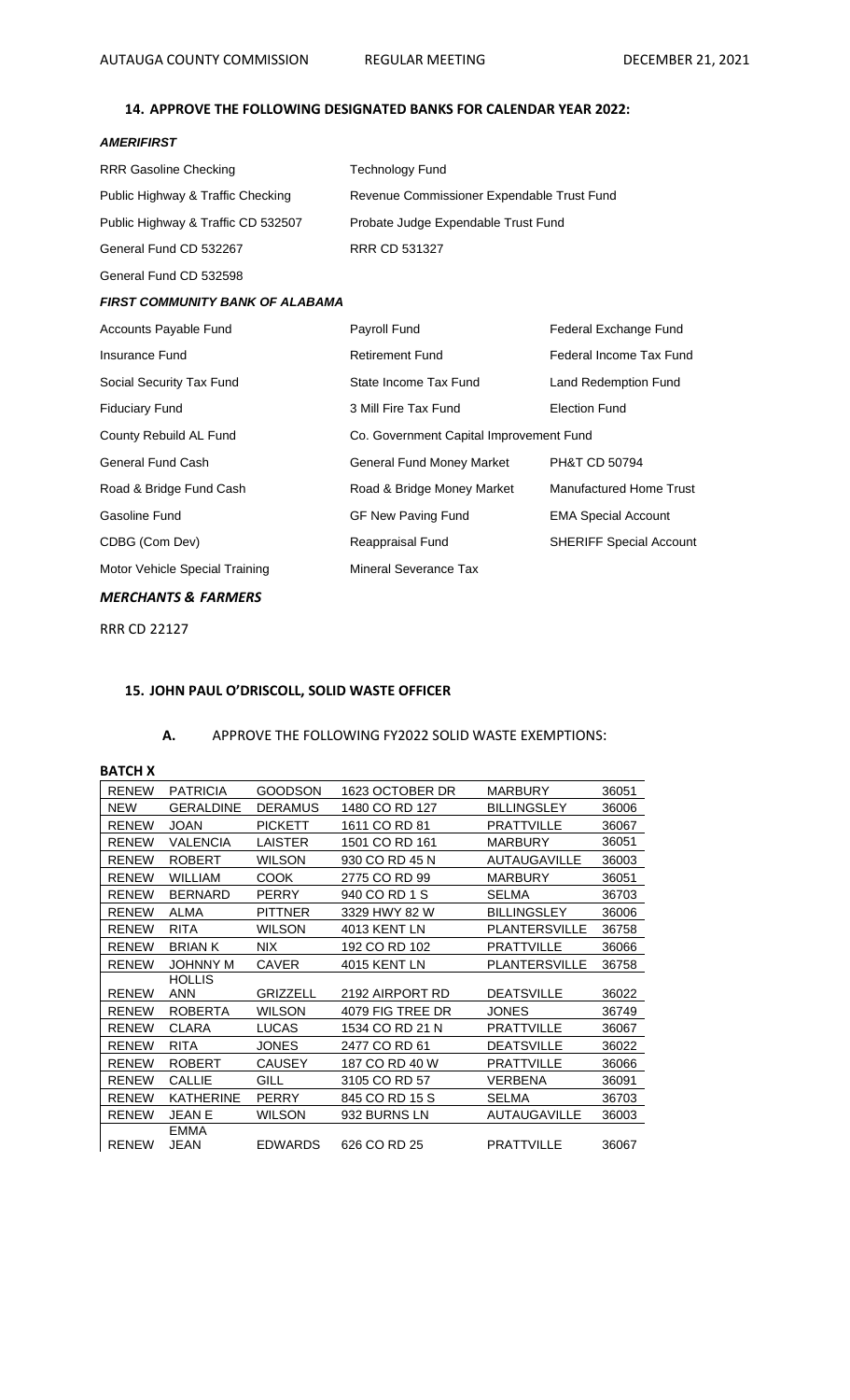# **BATCH XI**

|              | <b>MYRA</b>     |                  |                  |                      |       |
|--------------|-----------------|------------------|------------------|----------------------|-------|
| <b>RENEW</b> | <b>ANN</b>      | <b>MURPHY</b>    | 337 CO RD 56     | <b>MARBURY</b>       | 36051 |
| <b>RENEW</b> | <b>GLORIA</b>   | <b>HOWARD</b>    | 3834 EDWARDS RD  | <b>JONES</b>         | 36749 |
| <b>RENEW</b> | <b>CASSIUS</b>  | <b>CALLENS</b>   | 4117 CO RD 22    | <b>PLANTERSVILLE</b> | 36758 |
| <b>RENEW</b> | <b>ELBERT</b>   | <b>LIMBRICK</b>  | 152 A CO RD 102  | <b>PRATTVILLE</b>    | 36066 |
| <b>RENEW</b> | <b>LINDA</b>    | <b>MEFFORD</b>   | 1530 CO RD 21 N  | <b>PRATTVILLE</b>    | 36067 |
| <b>RENEW</b> | <b>DARLENE</b>  | <b>RAY</b>       | 2242 CO RD 123   | <b>MARBURY</b>       | 36051 |
| <b>RENEW</b> | <b>ANNIE</b>    | <b>GOLSON</b>    | 1051 CO RD 40 W  | <b>PRATTVILLE</b>    | 36067 |
| <b>RENEW</b> | <b>LINDA</b>    | LAMAR            | 905 CO RD 1 S    | SELMA                | 36703 |
| <b>RENEW</b> | <b>PATRICIA</b> | <b>MOSELEY</b>   | 4385 CO RD 88    | <b>JONES</b>         | 36749 |
| <b>RENEW</b> | <b>CHESTER</b>  | <b>WATSON</b>    | 2081 LAMBERT LN  | <b>PRATTVILLE</b>    | 36067 |
| <b>RENEW</b> | <b>LOIS</b>     | <b>WHETSTONE</b> | 242 MACON PL     | <b>AUTAUGAVILLE</b>  | 36003 |
| <b>RENEW</b> | <b>SUSAN</b>    | <b>DONALDSON</b> | 2248 CO RD 46    | <b>PRATTVILLE</b>    | 36067 |
| <b>RENEW</b> | <b>HARDY</b>    | <b>BISHOP</b>    | 2348 CO RD 61    | <b>DEATSVILLE</b>    | 36022 |
| <b>NEW</b>   | LUVELL          | <b>PARKER</b>    | 3940 ERIC DR     | PLANTERSVILLE        | 36758 |
| <b>NEW</b>   | <b>HAROLD</b>   | <b>UNDERWOOD</b> | 1753 SOLOMON CT  | PRATTVILLE           | 36067 |
| <b>RENEW</b> | <b>BERTHA</b>   | TOLVER           | 902 CO RD 1 S    | SELMA                | 36703 |
| <b>RENEW</b> | <b>WILLIE J</b> | <b>WILSON</b>    | 4034 FIG TREE DR | <b>JONES</b>         | 36749 |
| <b>NEW</b>   | <b>JOE L</b>    | <b>SEARIGHT</b>  | 2339 CO RD 2     | AUTAUGAVILLE         | 36003 |
|              | <b>MAXWELL</b>  |                  |                  |                      |       |
| <b>RENEW</b> | B               | <b>HAND</b>      | 362 CO RD 17     | <b>AUTAUGAVILLE</b>  | 36003 |
| <b>RENEW</b> | <b>MATTI</b>    | <b>DAVIS</b>     | 2763 HWY 82 W    | <b>PRATTVILLE</b>    | 36067 |

#### **BATCH XII**

| <b>RENEW</b> | WALTER          | <b>CUTLER</b>   | 1164 CO RD 19 N   | <b>PRATTVILLE</b>    | 36067 |
|--------------|-----------------|-----------------|-------------------|----------------------|-------|
| <b>RENEW</b> | ANGELA          | <b>GOLDEN</b>   | 2003 OAKBROOK LN  | <b>DEATSVILLE</b>    | 36022 |
| <b>NEW</b>   | <b>DOROTHY</b>  | <b>PHILLIPS</b> | 309 MACON PL      | <b>AUTAUGAVILLE</b>  | 36003 |
|              | <b>CHARLES</b>  |                 |                   |                      | 36066 |
| <b>RENEW</b> | D               | KELLEY          | 408 CO RD 27      | <b>PRATTVILLE</b>    |       |
| <b>RENEW</b> | <b>JOHN LEE</b> | <b>PALMER</b>   | 909 CO RD 1 S     | SELMA                | 36703 |
|              | <b>THOMAS</b>   |                 |                   |                      |       |
| <b>NEW</b>   |                 | <b>CUTLER</b>   | 1599 DEAN DR      | <b>PRATTVILLE</b>    | 36067 |
| <b>RENEW</b> | MARY            | REESE           | 1107 CO RD 119    | <b>PRATTVILLE</b>    | 36067 |
| <b>NEW</b>   | <b>BRENDA</b>   | SCOTT           | 1524 B CO RD 81   | <b>PRATTVILLE</b>    | 36067 |
| <b>NEW</b>   | <b>LEAVONIA</b> | WARREN          | 2028 HWY 31 N #32 | <b>DEATSVILLE</b>    | 36022 |
| <b>NEW</b>   | <b>ANNIE M</b>  | <b>HOWARD</b>   | 2304 QUARTERS AVE | <b>AUTAUGAVILLE</b>  | 36003 |
|              | LILLIE          |                 |                   |                      |       |
| <b>RENEW</b> | MAE             | SHELTON         | 1525 CO RD 40 W   | <b>PRATTVILLE</b>    | 36067 |
| <b>RENEW</b> | WYMA R          | <b>SPEAR</b>    | 1106 B ALABAMA ST | <b>PRATTVILLE</b>    | 36067 |
| <b>RENEW</b> | LILLIE          | <b>NICHOLS</b>  | 3659 CO RD 22     | <b>PLANTERSVILLE</b> | 36758 |
| <b>RENEW</b> | TERRY           | <b>BOSWORTH</b> | 410 CO RD 68 E    | <b>DEATSVILLE</b>    | 36022 |
| <b>RENEW</b> | <b>BRETT</b>    | <b>PRICE</b>    | 2711 CO RD 65     | VERBENA              | 36091 |

#### **16. JOHN MARK DAVIS, COUNTY ENGINEER**

**A.** APPROVE ANNUAL GASOLINE FUEL BID

# **17. SCOTT KRAMER, TREASURER/ADMINISTRATOR**

- **A.** APPROVE A MUTUAL TERMINATION AGREEMENT WITH WASTE MANAGEMENT OF SOLID WASTE COLLECTION AND DISPOSAL SERVICES
- **B.** APPROVE SOLE BID FOR SOLID WASTE COLLECTION AND DISPOSAL SERVICES

# **18. COMMENTS AND DISCUSSIONS**

# **19. ADJOURN MEETING**